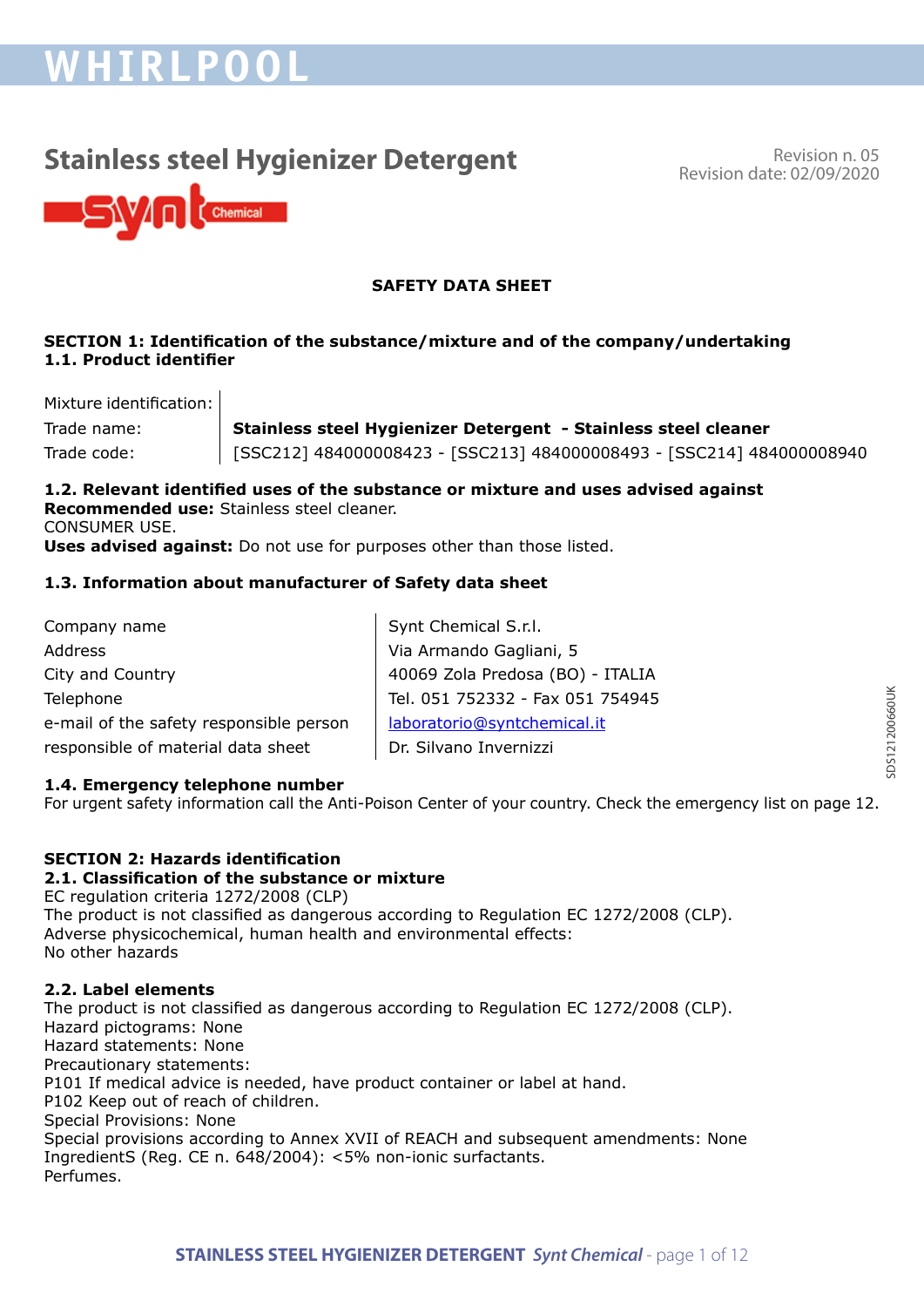## **2.3. Other hazards**

vPvB Substances: None - PBT Substances: None Other Hazards: No other hazards

## **SECTION 3: Composition/information on ingredients**

#### **3.1. Substances**

Not applicable

#### **3.2. Mixtures**

Hazardous components within the meaning of the CLP regulation and related classification:

| Qty       | <b>Name</b>                                                             | <b>Ident, Number</b>                                                                                    | <b>Classification</b>                                                                                                                                             |
|-----------|-------------------------------------------------------------------------|---------------------------------------------------------------------------------------------------------|-------------------------------------------------------------------------------------------------------------------------------------------------------------------|
| $5 - 9%$  | 1-methoxy-2-propanol;<br>monopropylene glycol methyl<br>ether           | Index number:<br>603-064-00-3<br>CAS:<br>107-98-2<br>203-539-1<br>EC:<br>01-2119457435-35<br>REACH No.: | 2.6/3 Flam. Liq. 3 H226<br>$\overline{\mathbf{V}}$ 3.8/3 STOT SE 3 H336                                                                                           |
| $3 - 7 %$ | 2-butoxyethanol;<br>ethyleneglycol monobutyl<br>ether; butyl cellosolve | Index number:<br>603-014-00-0<br>CAS:<br>111-76-2<br>203-905-0<br>EC:<br>REACH No.:<br>01-2119475108-36 | 3.3/2 Eye Irrit. 2 H319<br>3.2/2 Skin Irrit. 2 H315<br>$\bigcirc$ 3.1/4/Oral Acute Tox. 4 H302<br>3.1/4/Dermal Acute Tox. 4 H312<br>3.1/4/Inhal Acute Tox. 4 H332 |

## **SECTION 4: First aid measures 4.1. Description of first aid measures**

In case of skin contact:

Wash with plenty of water and soap.

In case of eyes contact:

In case of contact with eyes, rinse immediately with plenty of water and seek medical advice.

In case of Ingestion:

Do not under any circumstances induce vomiting. OBTAIN A MEDICAL EXAMINATION IMMEDIATELY. In case of Inhalation:

Remove casualty to fresh air and keep warm and at rest.

#### **4.2. Most important symptoms and effects, both acute and delayed**

No data available for the mixture. See section 11 for symptoms and effects of the substances.

## **4.3. Indication of any immediate medical attention and special treatment needed**

Treatment:

Treat symptomatically.

## **SECTION 5: Firefighting measures**

**5.1. Extinguishing media**

Suitable extinguishing media: Water spray jets, CO2, dry chemical, foam. Extinguishing media which must not be used for safety reasons: Water jets.

## **5.2. Special hazards arising from the substance or mixture**

Do not inhale explosion and combustion gases. Burning produces heavy smoke.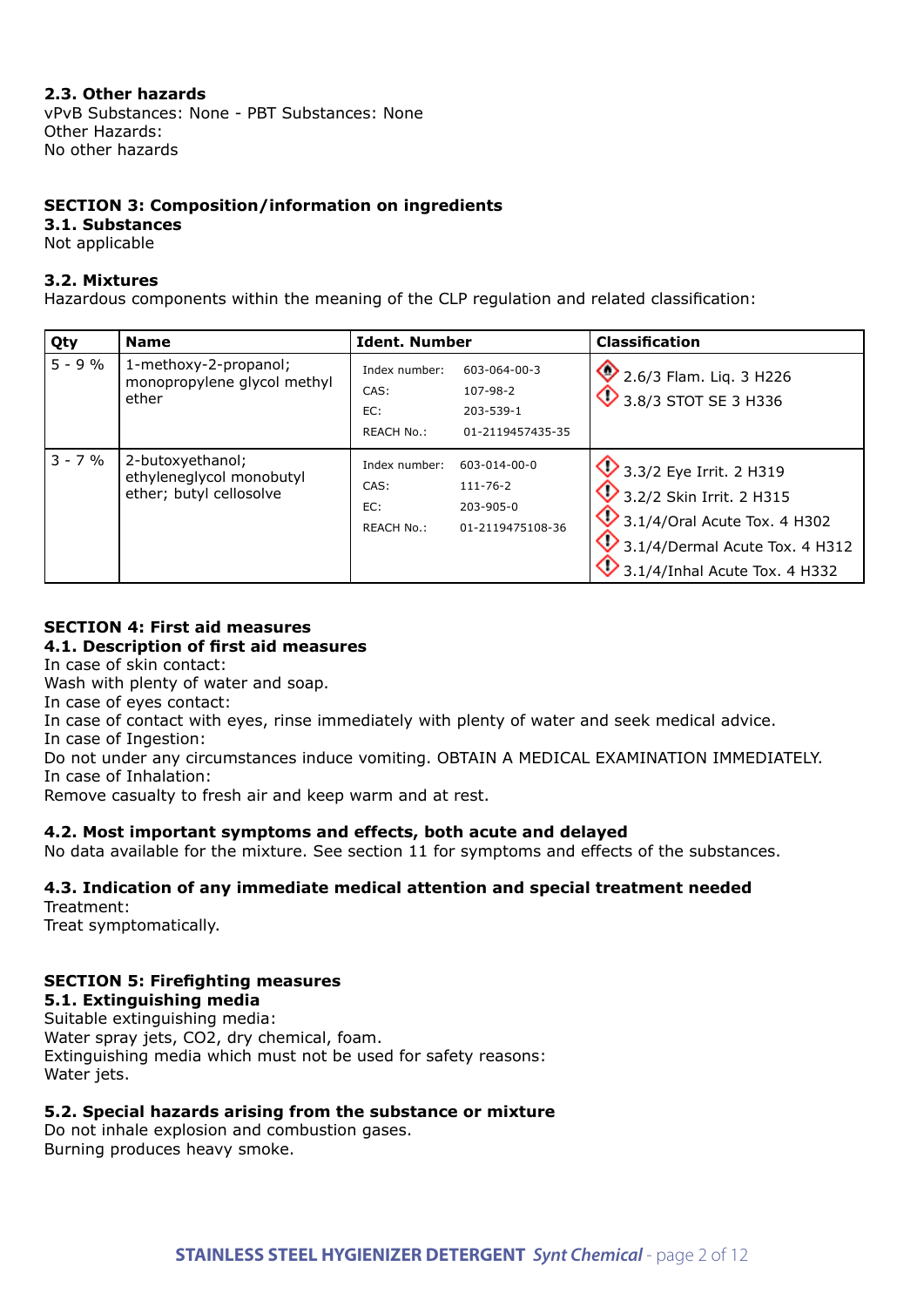## **5.3. Advice for firefighters**

Use suitable breathing apparatus .

Collect contaminated fire extinguishing water separately. This must not be discharged into drains. Move undamaged containers from immediate hazard area if it can be done safely.

## **SECTION 6: Accidental release measures**

#### **6.1. Personal precautions, protective equipment and emergency procedures**

Wear personal protection equipment.

Remove persons to safety.

See protective measures under point 7 and 8.

#### **6.2. Environmental precautions**

Do not allow to enter into soil/subsoil. Do not allow to enter into surface water or drains. Retain contaminated washing water and dispose it. In case of gas escape or of entry into waterways, soil or drains, inform the responsible authorities. Suitable material for taking up: absorbing material, organic, sand

## **6.3. Methods and material for containment and cleaning up**

Wash with plenty of water.

## **6.4. Reference to other sections**

See also section 8 and 13

## **SECTION 7: Handling and storage**

**7.1. Precautions for safe handling**

Avoid contact with skin and eyes, inhaltion of vapours and mists. See also section 8 for recommended protective equipment. Advice on general occupational hygiene: Do not eat or drink while working.

## **7.2. Conditions for safe storage, including any incompatibilities**

Keep away from open flames, sparks, hot surfaces. Avoid direct exposure to sunlight. Keep away from food, drink and feed. Incompatible materials: See subsection 10.5 Instructions as regards storage premises: Adequately ventilated premises.

#### **7.3. Specific end use(s)**

See section 1.2.

## **SECTION 8: Exposure controls/personal protection**

## **8.1. Control parameters**

1-methoxy-2-propanol; monopropylene glycol methyl ether - CAS: 107-98-2

- OEL Type: EU - TWA(8h): 375 mg/m3, 100 ppm - STEL: 568 mg/m3, 150 ppm

- 2-butoxyethanol; ethyleneglycol monobutyl ether; butyl cellosolve CAS: 111-76-2
	- OEL Type: EU TWA(8h): 98 mg/m3, 20 ppm STEL: 246 mg/m3, 50 ppm
	- OEL Type: ACGIH TWA(8h): 20 ppm
	- OEL Type: STEL ( EC ) TWA: 246 mg/m3, 50 ppm
	- OEL Type: TWA TWA: 98 mg/m3, 20 ppm

DNEL Exposure Limit Values

1-methoxy-2-propanol; monopropylene glycol methyl ether - CAS: 107-98-2

Worker Industry: 369 mg/m3 - Consumer: 43.9 mg/m3 - Exposure: Human Inhalation - Frequency: Long Term, systemic effects

Worker Industry: 553.5 mg/m3 - Exposure: Human Inhalation - Frequency: Short Term, local effects Worker Industry: 183 mg/kg bw/d - Consumer: 78 mg/kg bw/d - Exposure: Human Dermal - Frequency: Long Term, systemic effects

Consumer: 33 mg/kg bw/d - Exposure: Human Oral - Frequency: Long Term, systemic effects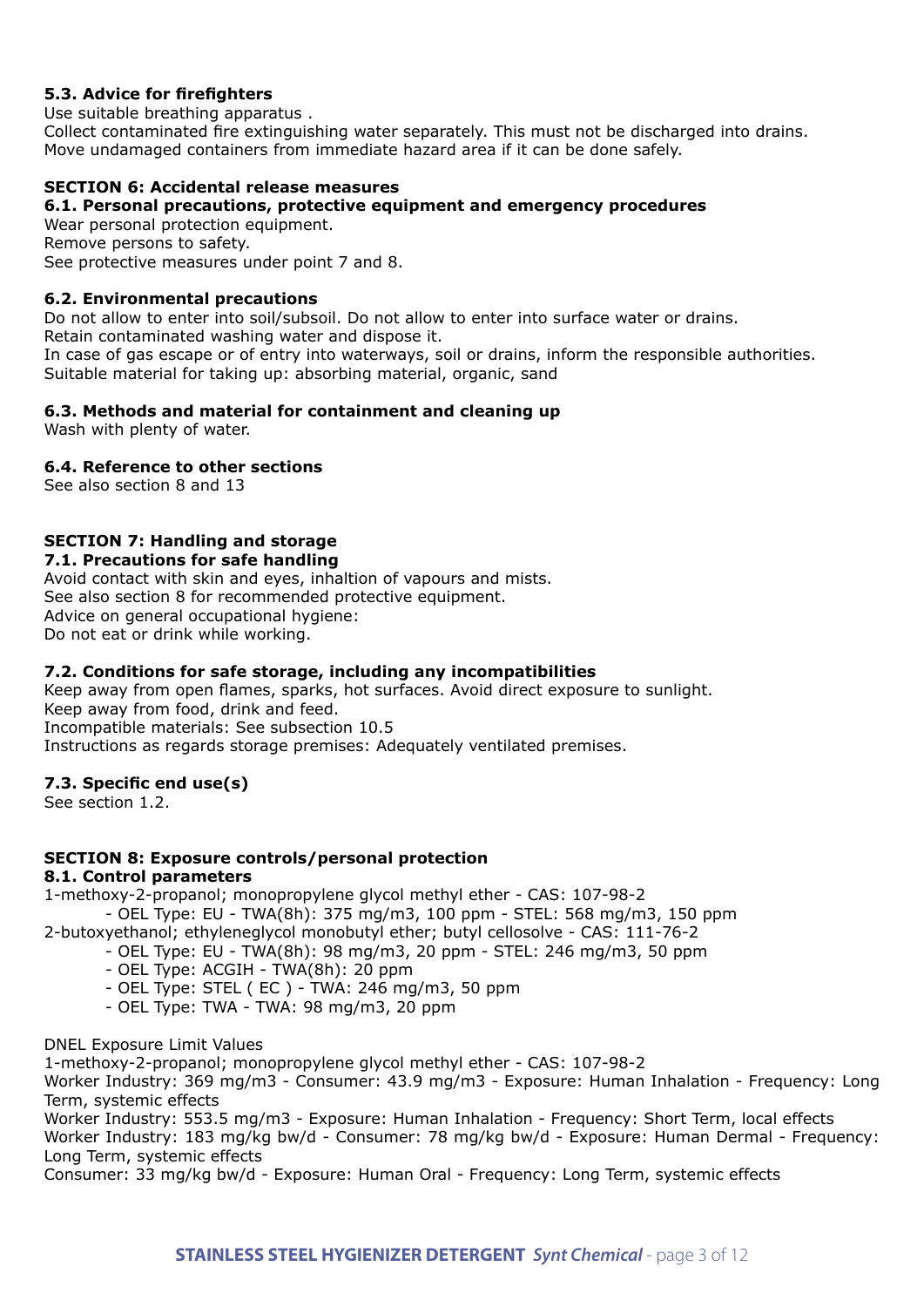2-butoxyethanol; ethyleneglycol monobutyl ether; butyl cellosolve - CAS: 111-76-2 Worker Industry: 75 mg/kg - Worker Professional: 125 mg/m3 - Consumer: 38 mg/kg - Exposure: Human Dermal - Frequency: Long Term, systemic effects Worker Industry: 98 mg/m3 - Consumer: 49 mg/m3 - Exposure: Human Inhalation - Frequency: Long Term, systemic effects Consumer: 3.2 mg/kg - Exposure: Human Oral - Frequency: Long Term, systemic effects Consumer: 147 mg/m3 - Exposure: Human Inhalation - Frequency: Short Term (acute) Worker Professional: 1091 mg/m3 - Consumer: 426 mg/m3 - Exposure: Human Inhalation - Frequency: Short Term, systemic effects Worker Professional: 89 - Consumer: 89 mg/kg bw/d - Exposure: Human Dermal - Frequency: Short Term, systemic effects Consumer: 26.7 mg/kg bw/d - Exposure: Human Oral - Frequency: Short Term, systemic effects Worker Professional: 6.3 mg/kg bw/d - Consumer: 75 mg/kg bw/d - Exposure: Human Oral - Frequency: Long Term (repeated) Worker Professional: 246 mg/m3 - Consumer: 59 mg/m3 - Exposure: Human Inhalation - Frequency: Long Term (repeated) Frequency: Short Term, local effects PNEC Exposure Limit Values 1-methoxy-2-propanol; monopropylene glycol methyl ether - CAS: 107-98-2 Target: Aquatic, temporary release. - Value: 100 mg/l Target: Freshwater sediments - Value: 52.3 mg/l Target: Marine water sediments - Value: 5.2 mg/kg Target: Soil (agricultural) - Value: 4.59 mg/kg Target: Marine water - Value: 1 mg/l Target: Fresh Water - Value: 10 mg/l Target: STP - Value: 100 mg/l 2-butoxyethanol; ethyleneglycol monobutyl ether; butyl cellosolve - CAS: 111-76-2

Target: Microorganisms in sewage treatments - Value: 463 mg/l

Target: Fresh Water - Value: 8.8 mg/l

Target: Marine water - Value: 0.88 mg/l

Target: Intermittent releases - Value: 9.1 mg/l

Target: Soil (agricultural) - Value: 3.13 mg/kg

Target: Freshwater sediments - Value: 34.6 mg/kg

Target: Marine water sediments - Value: 3.46 mg/kg

Target: Soil (agricultural) - Value: 2.33 mg/kg

Target: Oral (Secondary poisoning) - Value: 0.02 g/kg

## **8.2. Exposure controls**

Eye protection: Under normal conditions of use no special precautions are required.

Protection for skin: Under normal conditions of use no special precautions are required.

Protection for hands: If a prolonged contact with the product is expected, it's recommended to protect your hands with work gloves resistant to penetration (ref. Standard EN 374). Final choice of the gloves material must also evaluate the process of using the product and any other products derived from them. It also recalled that the latex gloves could cause sensitization effects.

Respiratory protection: If you exceed the threshold value (e.g. TLV-TWA) of one or more of the substances in the preparation, wear a mask with a filter EN 14387 type ABEK. The use of respiratory protective equipment is necessary in the absence of technical measures to limit worker exposure. Nonetheless, the masks provide limited protection.

In the case where the substance in question is odourless or its olfactory threshold is higher than the relative exposure limit and in case of emergency, wear an open circuit compressed-air self-respirator (Standard EN 137) or an external air- uptake respirator to be used with full face mask, half face mask or mouthpiece (ref. Standard EN 138).

Thermal Hazards: None

Environmental exposure controls: See section 7 and 13.

Appropriate engineering controls: Ensure adequate ventilation of the premises.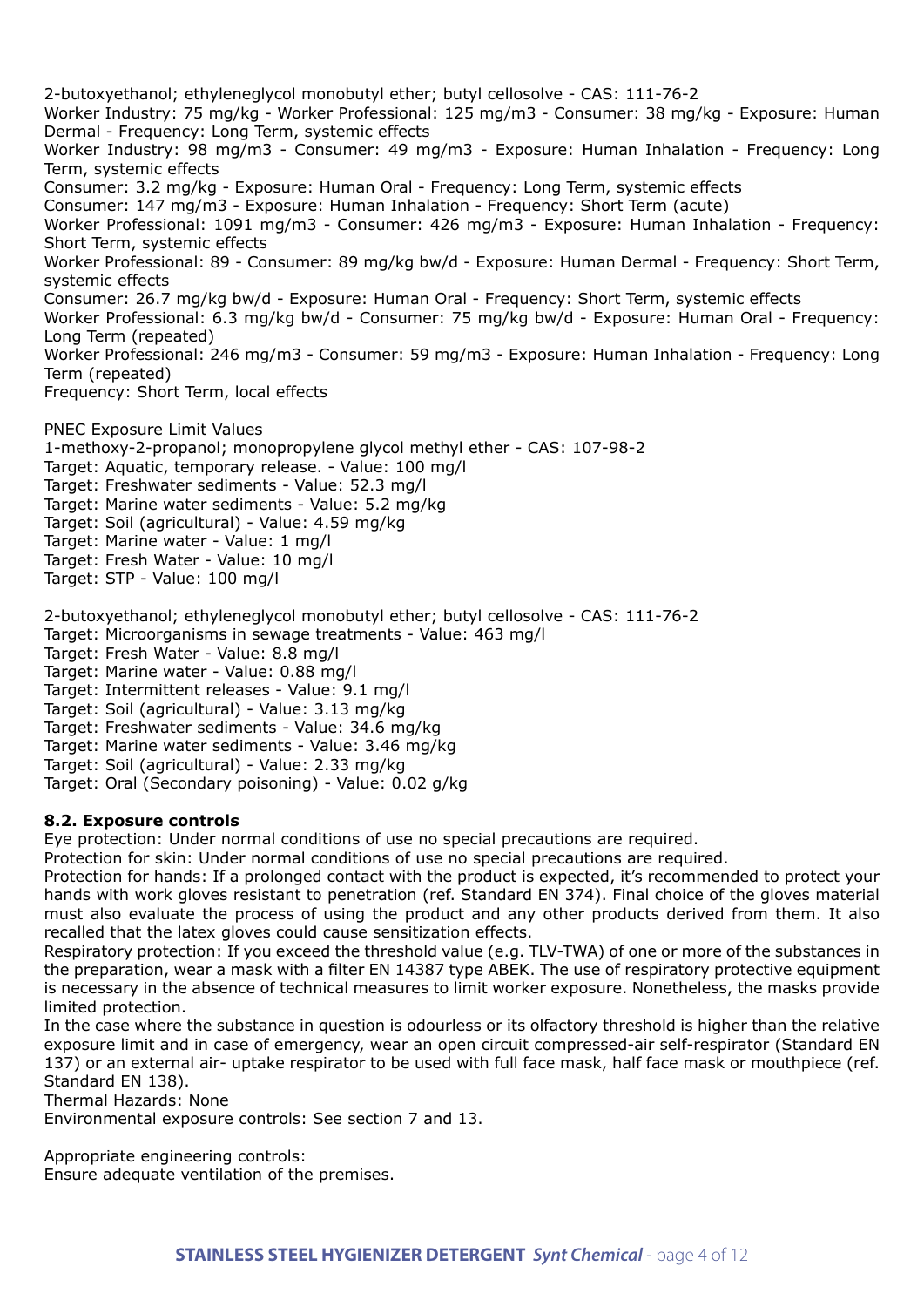## **SECTION 9: Physical and chemical properties 9.1. Information on basic physical and chemical properties**

| <b>Properties</b>                             | Value                               | <b>Method:</b> | <b>Notes</b> |
|-----------------------------------------------|-------------------------------------|----------------|--------------|
| Appearance and colour:                        | colourless liquid                   |                | $- -$        |
| Odour:                                        | perfumed                            | --             | $ -$         |
| Odour threshold:                              | Not Relevant                        | $ -$           | $- -$        |
| pH:                                           | $9,8 - 10$                          | --             | $-$          |
| Melting point / freezing point:               | Not Relevant                        |                |              |
| Initial boiling point and boiling range:      | Not Relevant                        | $ -$           | $- -$        |
| Flash point:                                  | $>60$ ° C                           | --             | $-$          |
| Evaporation rate:                             | Not Relevant                        | --             | $ -$         |
| Solid/gas flammability:                       | not applicable as a liquid          | $ -$           | $- -$        |
| Upper/lower flammability or explosive limits: | Not Relevant                        | $-$            | $ -$         |
| Vapour pressure:                              | Not Relevant                        | --             | $ -$         |
| Vapour density:                               | Not Relevant                        | --             | $- -$        |
| Relative density:                             | $1.00$ g/ml                         | --             | $- -$        |
| Solubility in water:                          | soluble                             | $-$            | $-$          |
| Solubility in oil:                            | Not Relevant                        |                | $- -$        |
| Partition coefficient (n-octanol/water):      | Not Relevant                        | $ -$           | $ -$         |
| Auto-ignition temperature:                    | not applicable based on composition | $- -$          | $-$          |
| Decomposition temperature:                    | Not Relevant                        | --             | $ -$         |
| Viscosity:                                    | Not Relevant                        | $ -$           | $- -$        |
| Explosive properties:                         | not explosive based on composition  | $- -$          | $- -$        |
| Oxidizing properties:                         | not oxidant based on composition    |                |              |

## **9.2. Other information**

| <b>Properties</b>                    | <b>Value</b>   | Method: | <b>Notes</b> |
|--------------------------------------|----------------|---------|--------------|
| Miscibility:                         | Not Relevant   | $ -$    | $- -$        |
| Fat Solubility:                      | Not Relevant   | $- -$   | $- -$        |
| Conductivity:                        | Not applicable | $- -$   | $- -$        |
| Substance Groups relevant properties | Not Relevant   | $ -$    | $ -$         |

## **SECTION 10: Stability and reactivity**

#### **10.1. Reactivity**

In normal condition of use and storage (see section 7) dangerous reactions are not expected.

## **10.2. Chemical stability**

Stable under normal conditions

## **10.3. Possibility of hazardous reactions**

In normal condition of use and storage dangerous reactions are not expected . Avoid contact with incompatible substances.

#### **10.4. Conditions to avoid**

Avoid overheating, electrostatic discharge and all sources of ignition.

## **10.5. Incompatible materials**

Strong oxidizing agents, strong acids, strong bases.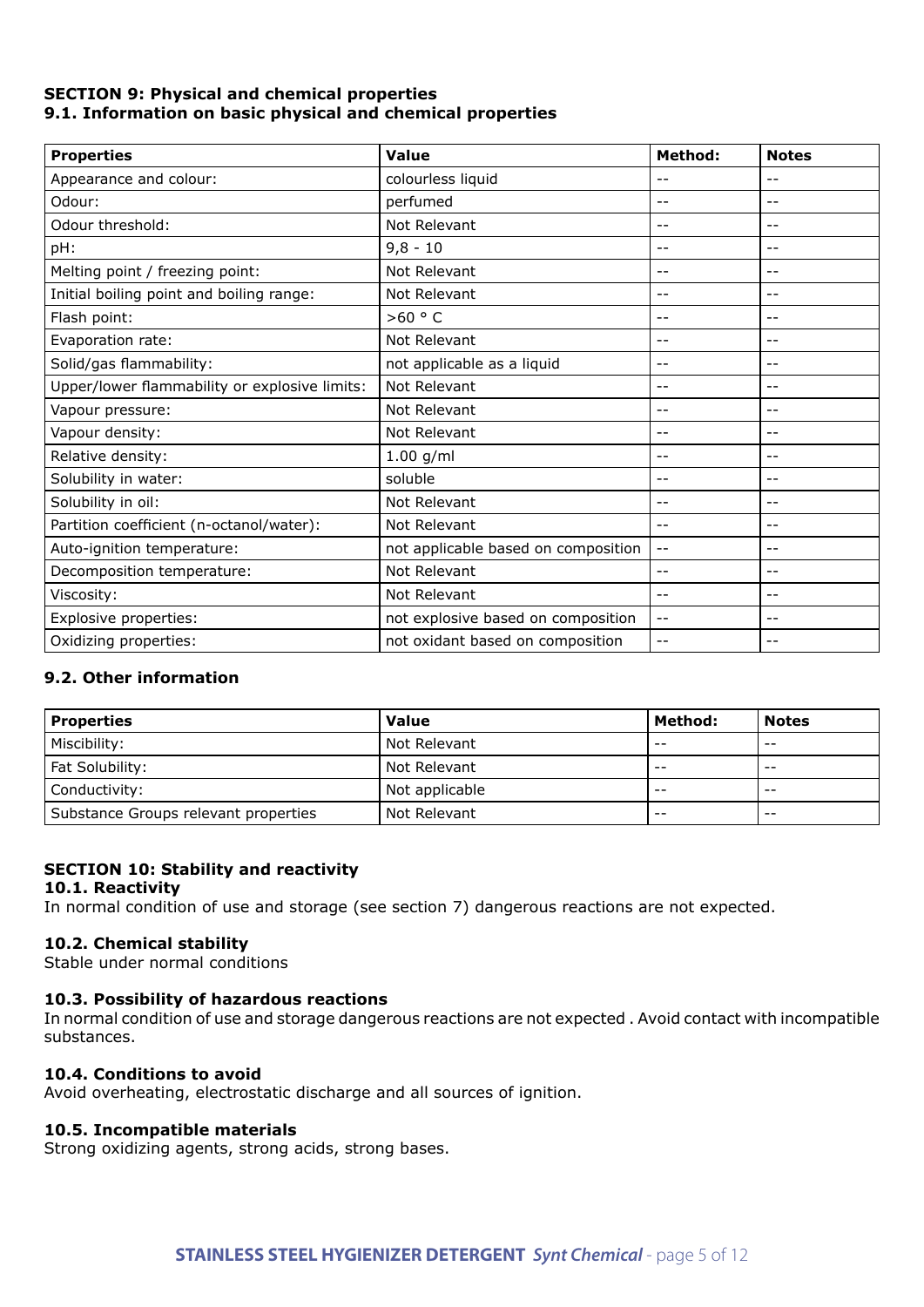## **10.6. Hazardous decomposition products**

In case of fire or decomposition may spread gas and vapors potentially harmful for health as CO2, carbon mono-oxide and other irritating fumes.

## **SECTION 11: Toxicological information 11.1. Information on toxicological effects** Toxicological information of the product: a) acute toxicity Not classified Based on available data, the classification criteria are not met b) skin corrosion/irritation Not classified Based on available data, the classification criteria are not met c) serious eye damage/irritation Not classified Based on available data, the classification criteria are not met d) respiratory or skin sensitisation Not classified Based on available data, the classification criteria are not met e) germ cell mutagenicity Not classified Based on available data, the classification criteria are not met f) carcinogenicity Not classified Based on available data, the classification criteria are not met g) reproductive toxicity Not classified Based on available data, the classification criteria are not met h) STOT-single exposure Not classified Based on available data, the classification criteria are not met i) STOT-repeated exposure Not classified Based on available data, the classification criteria are not met j) aspiration hazard Not classified Based on available data, the classification criteria are not met Toxicological information of the main substances found in the product: 1-methoxy-2-propanol; monopropylene glycol methyl ether - CAS: 107-98-2 a) acute toxicity: Test: LD50 - Route: Oral - Species: Rat = 4016 mg/kg Test: LD50 - Route: Skin - Species: Rabbit > 2000 mg/kg Test: LC0 - Route: Inhalation - Species: Rat > 7000 ppm - Duration: 6h - Source: OECD 403 b) skin corrosion/irritation: Route: Skin - Species: Rat Negative - Source: OECD 404 c) serious eye damage/irritation: Route: .EYES - Species: Rat Slight irritation - Source: OECD 405 f) carcinogenicity: Test: NOAEC - Species: Mouse = 3000 ppm g) reproductive toxicity: Test: NOAEL - Route: Fetal development. - Species: Rat = 1500 ppm - Source: OECD 414 Test: NOAELC - Species: Rat = 300 ppm 2-butoxyethanol; ethyleneglycol monobutyl ether; butyl cellosolve - CAS: 111-76-2 a) acute toxicity:

Test: LC50 - Route: Inhalation - Species: Rat = 450 ppm - Duration: 4h Test: LD50 - Route: Oral - Species: Rat = 1746 mg/kg - Notes: OCSE 401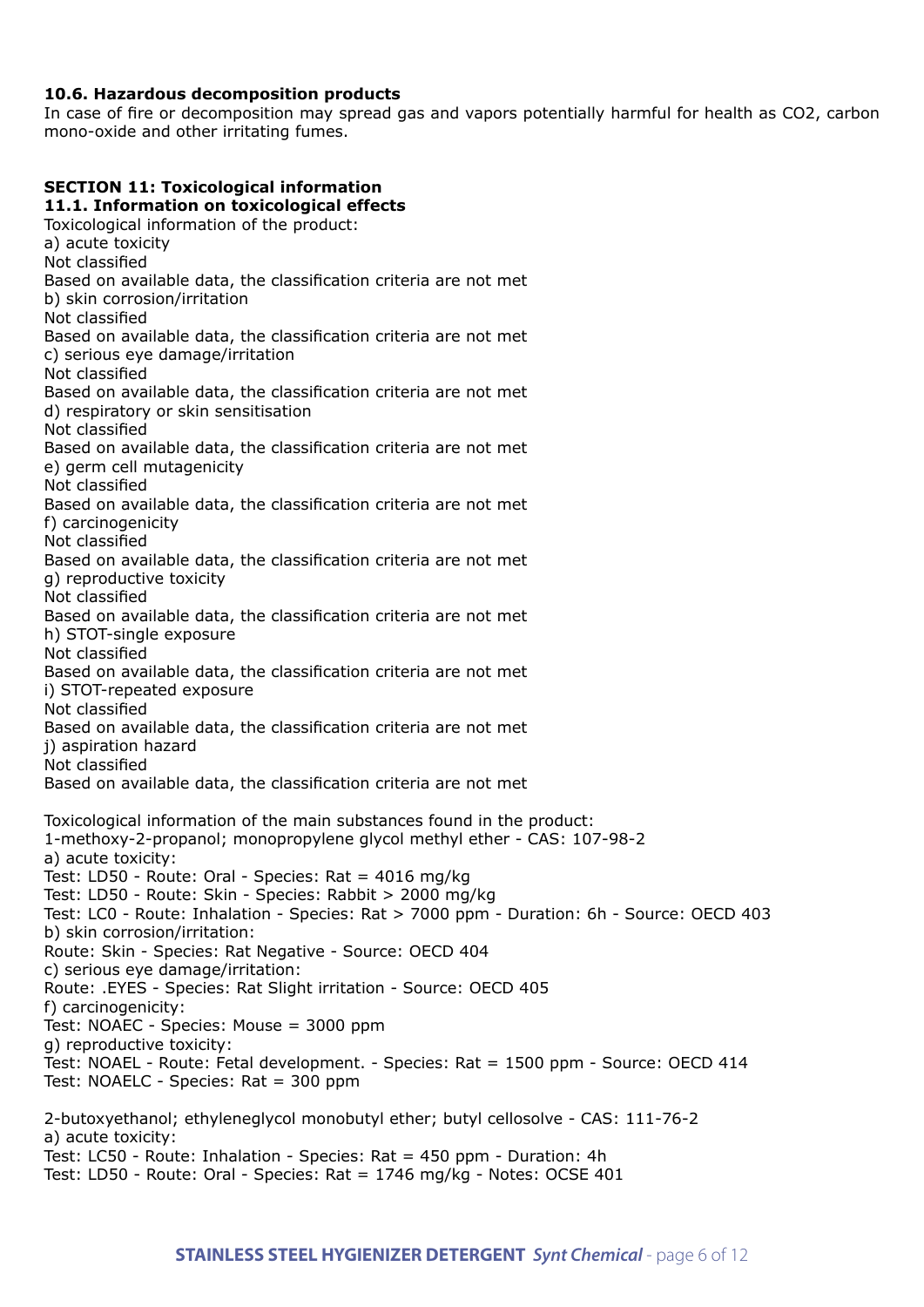Test: LD50 - Route: Skin - Species: Pig = 6411 mg/kg Test: LD50 - Route: Skin - Species: Rat > 2000 mg/kg bw/day - Notes: OECD 402 b) skin corrosion/irritation: Test: Skin Irritant Positive c) serious eye damage/irritation: Test: Eye Irritant Positive d) respiratory or skin sensitisation: Test: Skin Sensitization - Species: Guinea pig Negative e) germ cell mutagenicity: Test: Mutagenesis (Ames test) Negative g) reproductive toxicity: Test: NOAEL - Route: Oral - Species: Rabbit = 720 mg/kg bw/day

## **SECTION 12: Ecological information**

#### **12.1. Toxicity**

Adopt good working practices, so that the product is not released into the environment. Not classified for environmental hazards Based on available data, the classification criteria are not met 1-methoxy-2-propanol; monopropylene glycol methyl ether - CAS: 107-98-2 a) Aquatic acute toxicity: Endpoint: EC50 - Species: Fish (Pimephales promelas) = 20800 mg/l - Duration h: 96 Endpoint: EC50 - Species: Daphnia magna = 21100 mg/l - Duration h: 48 Endpoint: EC50 - Species: Algae (Selenastrum capricornutum) > 1000 mg/l - Duration h: 168 c) Bacteria toxicity: Endpoint: IC50 - Species: Active sludge > 1000 mg/l - Duration h: 3 2-butoxyethanol; ethyleneglycol monobutyl ether; butyl cellosolve - CAS: 111-76-2 a) Aquatic acute toxicity: Endpoint: EC50 - Species: Daphnia = 1550 mg/l - Duration h: 48 - Notes: OECD 202 Endpoint: EC50 - Species: Algae = 911 mg/l - Duration h: 72 - Notes: OECD 408 Endpoint: LC50 - Species: Fish = 1474 mg/l - Duration h: 96 - Notes: OECD 203 b) Aquatic chronic toxicity: Endpoint: NOEC - Species: Fish > 100 mg/l - Duration h: 21 - Notes: OECD 204 **12.2. Persistence and degradability**

## 1-methoxy-2-propanol; monopropylene glycol methyl ether - CAS: 107-98-2

Biodegradability: Readily biodegradable

2-butoxyethanol; ethyleneglycol monobutyl ether; butyl cellosolve - CAS: 111-76-2 Biodegradability: Readily biodegradable - Duration h: 28 days - %: 90.4

#### **12.3. Bioaccumulative potential**

1-methoxy-2-propanol; monopropylene glycol methyl ether - CAS: 107-98-2 Low bioaccumulative 2-butoxyethanol; ethyleneglycol monobutyl ether; butyl cellosolve - CAS: 111-76-2 Low bioaccumulative

#### **12.4. Mobility in soil**

1-methoxy-2-propanol; monopropylene glycol methyl ether - CAS: 107-98-2 Very high mobility potential. 2-butoxyethanol; ethyleneglycol monobutyl ether; butyl cellosolve - CAS: 111-76-2 Very high mobility potential.

#### **12.5. Results of PBT and vPvB assessment**

vPvB Substances: None - PBT Substances: None

**12.6. Other adverse effects**

None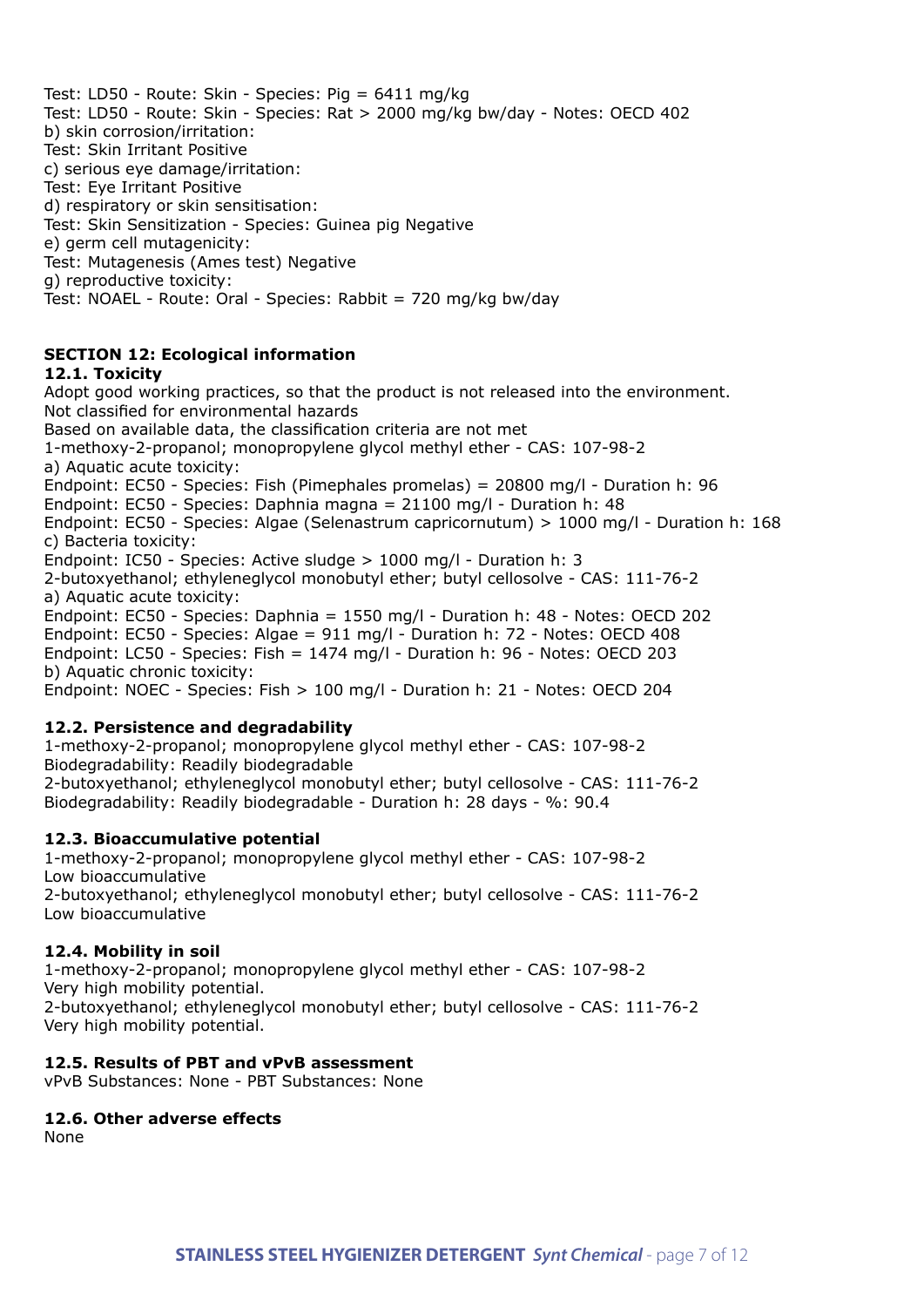## **SECTION 13: Disposal considerations**

#### **13.1. Waste treatment methods**

Recover if possible. In so doing, comply with the local and national regulations currently in force.

#### **SECTION 14: Transport information**

#### **14.1. UN number**

Not classified as dangerous in the meaning of transport regulations.

## **14.2. UN proper shipping name**

Not applicable

#### **14.3. Transport hazard class(es)**

Not applicable

#### **14.4. Packing group**

Not applicable

#### **14.5. Environmental hazards**

ADR-Enviromental Pollutant:No IMDG-Marine pollutant: No

## **14.6. Special precautions for user**

Not applicable

#### **14.7. Transport in bulk according to Annex II of Marpol and the IBC Code** Not applicable

#### **SECTION 15: Regulatory information**

**15.1. Safety, health and environmental regulations/legislation specific for the substance or mixture** Dir. 98/24/EC (Risks related to chemical agents at work) Dir. 2000/39/EC (Occupational exposure limit values) Regulation (EC) n. 1907/2006 (REACH) Regulation (EC) n. 1272/2008 (CLP) Regulation (EC) n. 790/2009 (ATP 1 CLP) and (EU) n. 758/2013 Regulation (EU) 2015/830 Regulation (EU) n. 286/2011 (ATP 2 CLP) Regulation (EU) n. 618/2012 (ATP 3 CLP) Regulation (EU) n. 487/2013 (ATP 4 CLP) Regulation (EU) n. 944/2013 (ATP 5 CLP) Regulation (EU) n. 605/2014 (ATP 6 CLP) Regulation (EU) n. 2015/1221 (ATP 7 CLP) Regulation (EU) n. 2016/918 (ATP 8 CLP) Regulation (EU) n. 2016/1179 (ATP 9 CLP) Regulation (EU) n. 2017/776 (ATP 10 CLP) Regulation (EU) n. 2018/669 (ATP 11 CLP) Regulation (EU) n. 2018/1480 (ATP 13 CLP) Restrictions related to the product or the substances contained according to Annex XVII Regulation (EC) 1907/2006 (REACH) and subsequent modifications: Restrictions related to the product: Restriction 40 Restrictions related to the substances contained: Restriction 30 Where applicable, refer to the following regulatory provisions : Directive 2012/18/EU (Seveso III) Regulation (EC) nr 648/2004 (detergents). Dir. 2004/42/EC (VOC directive)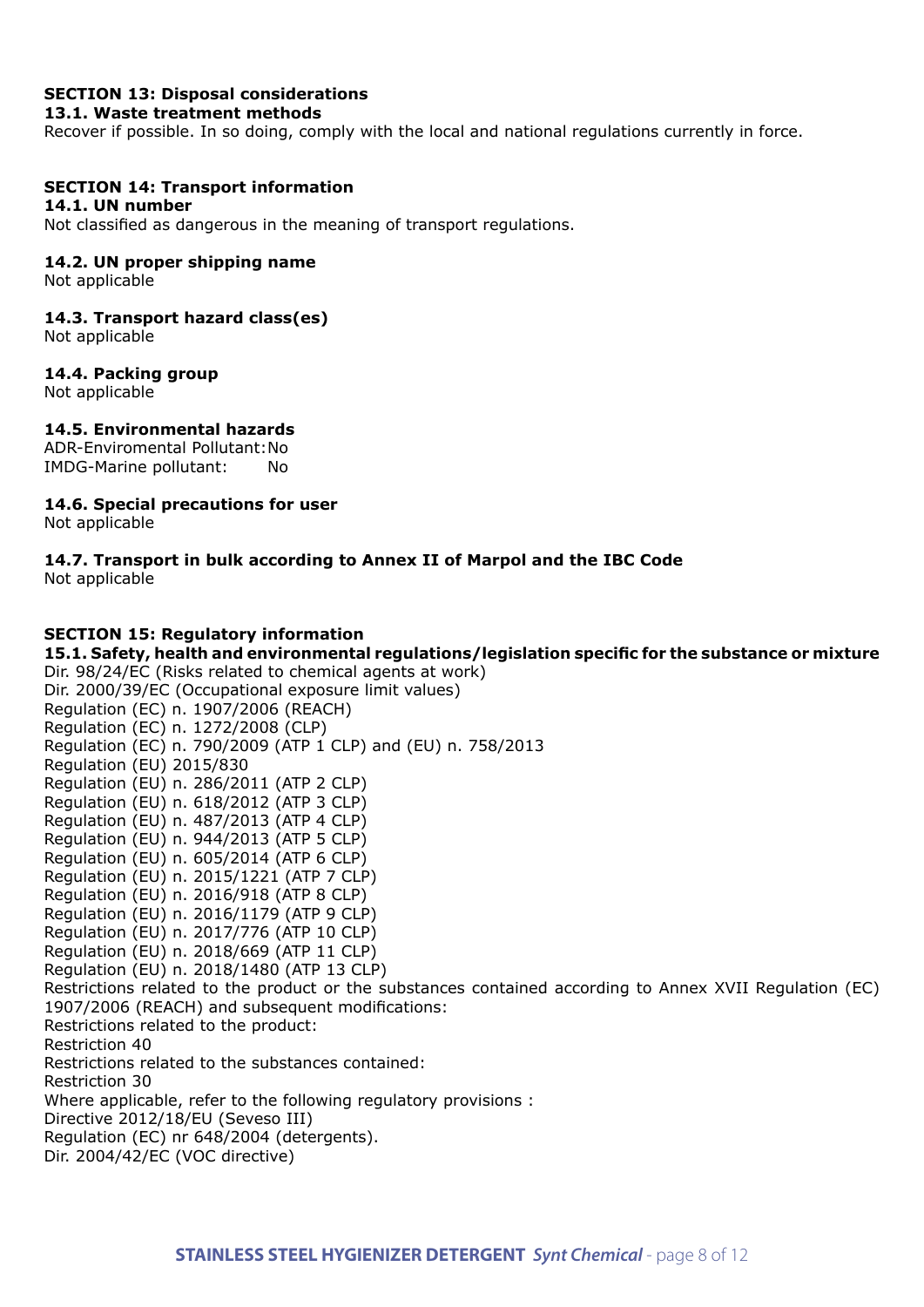Provisions related to directive EU 2012/18 (Seveso III): Seveso III category according to Annex 1, part 1 None

## **15.2. Chemical safety assessment**

No Chemical Safety Assessment has been carried out for the mixture. Substances for which a Chemical Safety Assessment has been carried out: 1-methoxy-2-propanol; monopropylene glycol methyl ether 2-butoxyethanol; ethyleneglycol monobutyl ether; butyl cellosolve

## **SECTION 16: Other information**

Full text of phrases referred to in Section 3:

- H226 Flammable liquid and vapour.
- H336 May cause drowsiness or dizziness.
- H319 Causes serious eye irritation.

H315 Causes skin irritation.

- H302 Harmful if swallowed.
- H312 Harmful in contact with skin.

H332 Harmful if inhaled.

| Hazard class and hazard category | Code           | <b>Description</b>                                           |
|----------------------------------|----------------|--------------------------------------------------------------|
| Flam. Liq. 3                     | 2.6/3          | Flammable liquid, Category 3                                 |
| Acute Tox, 4                     | 3.1/4/Dermal   | Acute toxicity (dermal), Category 4                          |
| Acute Tox, 4                     | $3.1/4$ /Inhal | Acute toxicity (inhalation), Category 4                      |
| Acute Tox, 4                     | 3.1/4/Oral     | Acute toxicity (oral), Category 4                            |
| Skin Irrit. 2                    | 3.2/2          | Skin irritation, Category 2                                  |
| Eye Irrit. 2                     | 3.3/2          | Eye irritation, Category 2                                   |
| STOT SE 3                        | 3.8/3          | Specific target organ toxicity - single exposure, Category 3 |

This document was prepared by a competent person who has received appropriate training. Main bibliographic sources:

ECHA website: https://echa.europa.eu/home

IFA GESTIS website: https://limitvalue.ifa.dguv.de

SAX's DANGEROUS PROPERTIES OF INDUSTRIAL MATERIALS - Eight Edition - Van Nostrand Reinold

The information contained herein is based on our state of knowledge at the above-specified date. It refers solely to the product indicated and constitutes no guarantee of particular quality.

It is the duty of the user to ensure that this information is appropriate and complete with respect to the specific use intended.

This MSDS cancels and replaces any preceding release.

| ADR:        | European Agreement concerning the International Carriage of Dangerous Goods by Road. |
|-------------|--------------------------------------------------------------------------------------|
| ATE:        | <b>Acute Toxicity Estimate</b>                                                       |
| ATEmix:     | Acute toxicity Estimate (Mixtures)                                                   |
| CAS:        | Chemical Abstracts Service (division of the American Chemical Society).              |
| CLP:        | Classification, Labeling, Packaging.                                                 |
| DNEL:       | Derived No Effect Level.                                                             |
| EINECS:     | European Inventory of Existing Commercial Chemical Substances.                       |
| GefStoffVO: | Ordinance on Hazardous Substances, Germany.                                          |
| GHS:        | Globally Harmonized System of Classification and Labeling of Chemicals.              |
| IATA:       | International Air Transport Association.                                             |
| IATA-DGR:   | Dangerous Goods Regulation by the "International Air Transport Association" (IATA).  |
| ICAO:       | International Civil Aviation Organization.                                           |
|             |                                                                                      |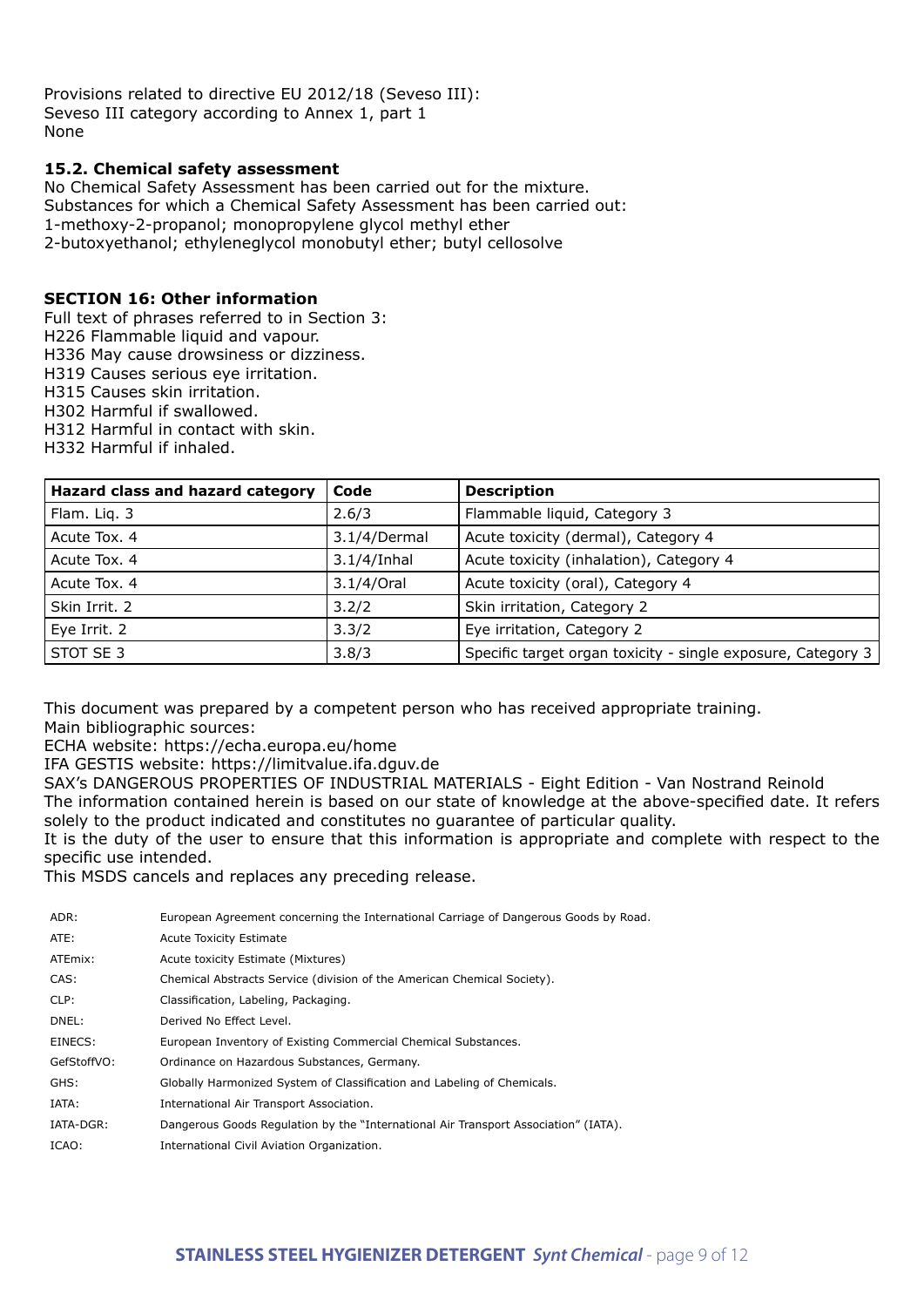| ICAO-TI: | Technical Instructions by the "International Civil Aviation Organization" (ICAO). |
|----------|-----------------------------------------------------------------------------------|
| IMDG:    | International Maritime Code for Dangerous Goods.                                  |
| INCI:    | International Nomenclature of Cosmetic Ingredients.                               |
| KSt:     | Explosion coefficient.                                                            |
| LC50:    | Lethal concentration, for 50 percent of test population.                          |
| LD50:    | Lethal dose, for 50 percent of test population.                                   |
| PNEC:    | Predicted No Effect Concentration.                                                |
| RID:     | Regulation Concerning the International Transport of Dangerous Goods by Rail.     |
| STEL:    | Short Term Exposure limit.                                                        |
| STOT:    | Specific Target Organ Toxicity.                                                   |
| TLV:     | Threshold Limiting Value.                                                         |
| TWA:     | Time-weighted average                                                             |
| WGK:     | German Water Hazard Class.                                                        |
|          |                                                                                   |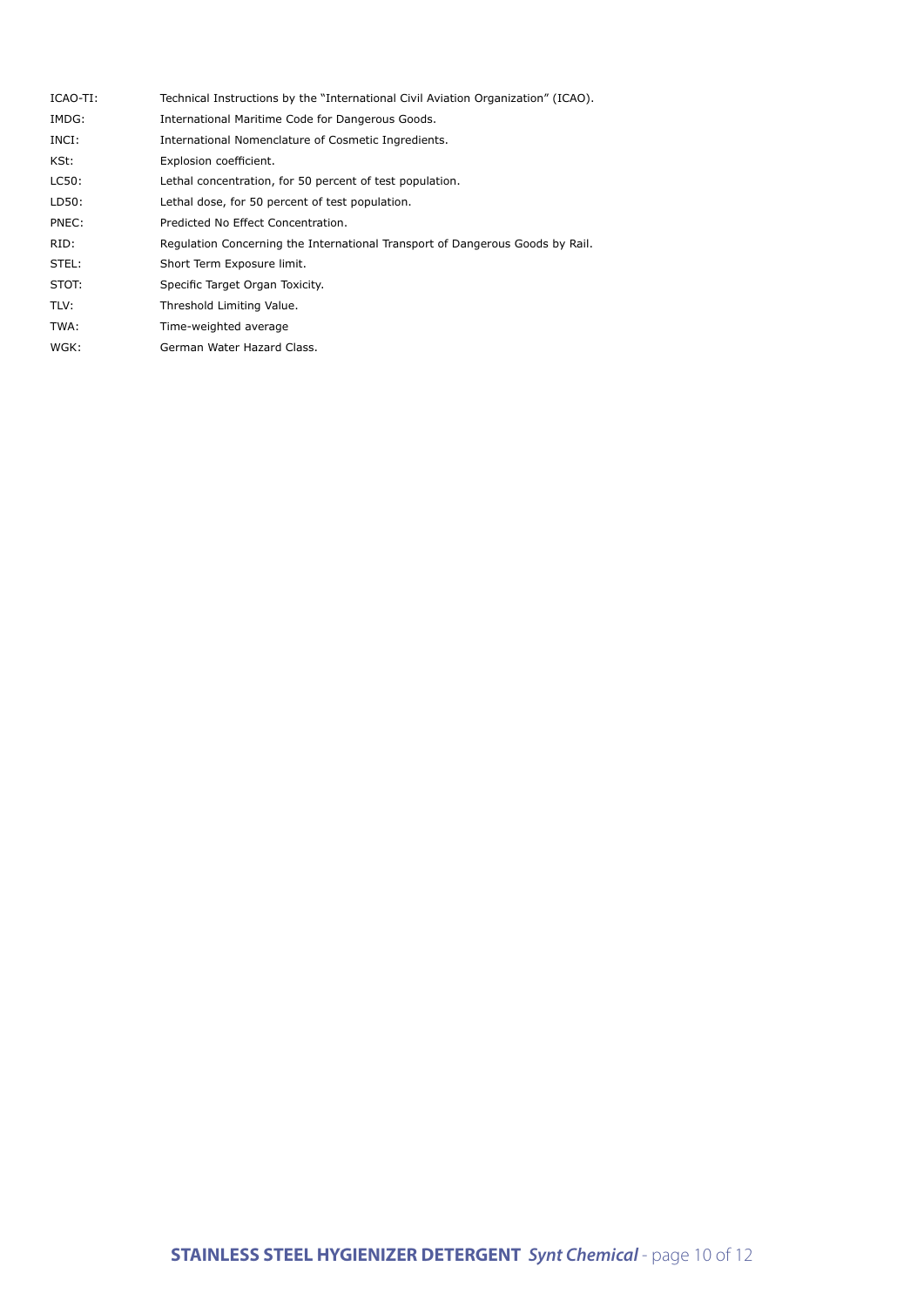# **Stainless steel Hygienizer Detergent**



## **INGREDIENTS SHEET**

| <b>COMPONENT IUPAC</b>                                | <b>INCI NAME</b>                               | <b>CAS</b>     | <b>Pharmacopea name</b> | <b>EINECS</b>   | $\frac{0}{0}$  |
|-------------------------------------------------------|------------------------------------------------|----------------|-------------------------|-----------------|----------------|
| <b>WATER</b>                                          | <b>AQUA</b>                                    | 7732-18-5      | aqua                    | 231-791-2       | $\geq 10$      |
| 1-methoxypropan-2-ol                                  | METHOXYISOPRO-<br><b>PANOL</b>                 | 107-98-2       | <b>NA</b>               | 203-539-1       | $\geq 1 - 10$  |
| 2-butoxyethanol                                       | <b>BUTOXYETHANOL</b>                           | 111-76-2       | <b>NA</b>               | 203-905-0       | $\geq 1 - 10$  |
| 2,2',2"-Nitrilotriethanol                             | <b>TRIETHANOLAMINE</b>                         | $102 - 71 - 6$ | <b>NA</b>               | 203-049-8       | $\geq 1 - 10$  |
| Isotridecanol, ethoxylated                            | <b>NA</b>                                      | 69011-36-5     | <b>NA</b>               | <b>NA</b>       | $\geq 0.1 - 1$ |
| Parfum                                                | <b>NA</b>                                      | <b>NA</b>      | <b>NA</b>               | <b>NA</b>       | $\geq 0.1 - 1$ |
| D-Glucopyranose, oligomers,<br>decyl octyl glycosides | CAPRYLYL/<br><b>CAPRYL</b><br><b>GLUCOSIDE</b> | 68515-73-1     | <b>NA</b>               | $500 - 220 - 1$ | < 0.1          |
| 2-methoxypropanol                                     | 2-Methoxypropanol                              | 1589-47-5      | <b>NA</b>               | 216-455-5       | < 0.1          |